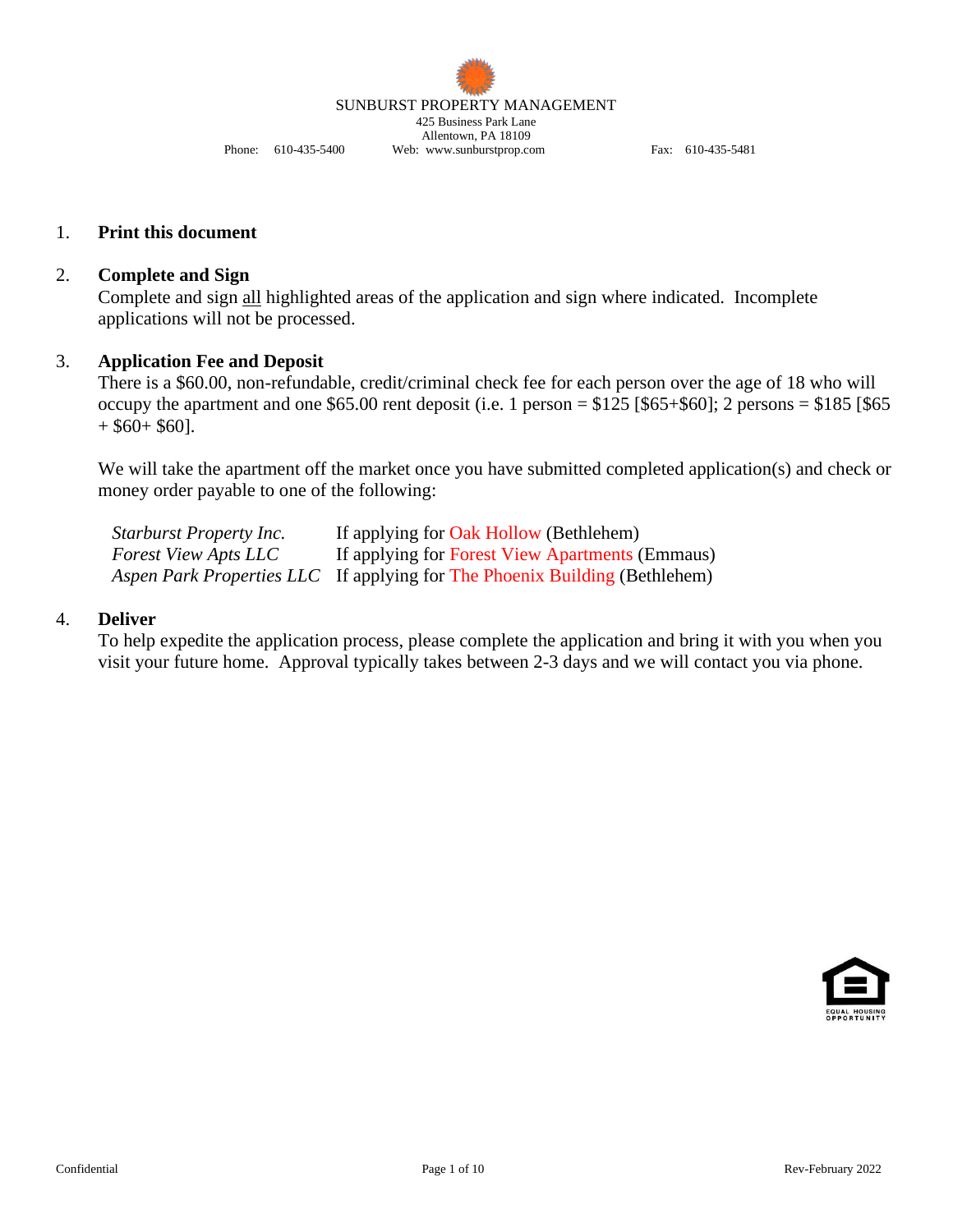

# **Fair Housing**

Sunburst Property Management, Inc (Sunburst) complies with all applicable fair housing laws. Sunburst does not discriminate on the basis of race, color, religion, national origin, sex, familial status, disability or any other characteristic protected by applicable State, Federal or local fair housing laws.

Sunburst expressly prohibits any form of discrimination or harassment based on any protected status. Any such discrimination or harassment by agents or employees will not be tolerated and will subject the agent or employee to appropriate disciplinary action.

This policy covers all Sunburst employees and agents without exception. Furthermore, Sunburst will not tolerate, condone, or allow discrimination or harassment by residents, independent contractors or other nonemployees who conduct business with Sunburst. While Sunburst's ability to control residents and third parties is limited, Sunburst will do all it can to comply with the law and this policy.

Sunburst will not in any way retaliate against an individual who makes a report of discrimination or harassment or provides information concerning such actions, nor will it permit any employee or agent to do so. Retaliation is a serious violation of this policy and should be reported immediately. Any person found to have retaliated against another individual for reporting unlawful discrimination or harassment will be subject to appropriate disciplinary action.

Sunburst engages in periodic training of employees and agents on the anti-discrimination laws.

Sunburst will never represent a unit as being unavailable when it is in fact available.

Sunburst will enforce all rules, policies and procedures to all residents equally.

Any questions or issues concerning discrimination or harassment should be addressed to Sunburst's Main Office located at 425 Business Park Lane, Allentown, Pennsylvania 18109, phone number: 610-435-5400. Reports and complaints will be kept confidential to the fullest extent possible without impairing Sunburst's obligations to comply with the law.

# **Rental Policy**

Sunburst will treat all persons alike. All applicants for residency will be processed through CoreLogic SafeRent, a third-party credit and criminal screening company that relies on information from a credit reporting agency, or another company approved by Sunburst. Each person who will occupy the apartment who is eighteen (18) years of age or older must complete an application and sign the lease. Applicants without a social security number or individual tax identification number must provide a valid I-94, I-94W or I-20. All applicants in the United States on a Visa must list the Visa number and expiration date on the application. Applications are to be completed in full. Applications containing untrue, incorrect or misleading information will be declined. CoreLogic SafeRent, or another company approved by Sunburst, will score the information based on a statistical analysis. Based on the score we may choose to accept or decline an application or seek additional requirements for approving an applicant or applicants. The additional requirements may include an additional deposit or a guarantor.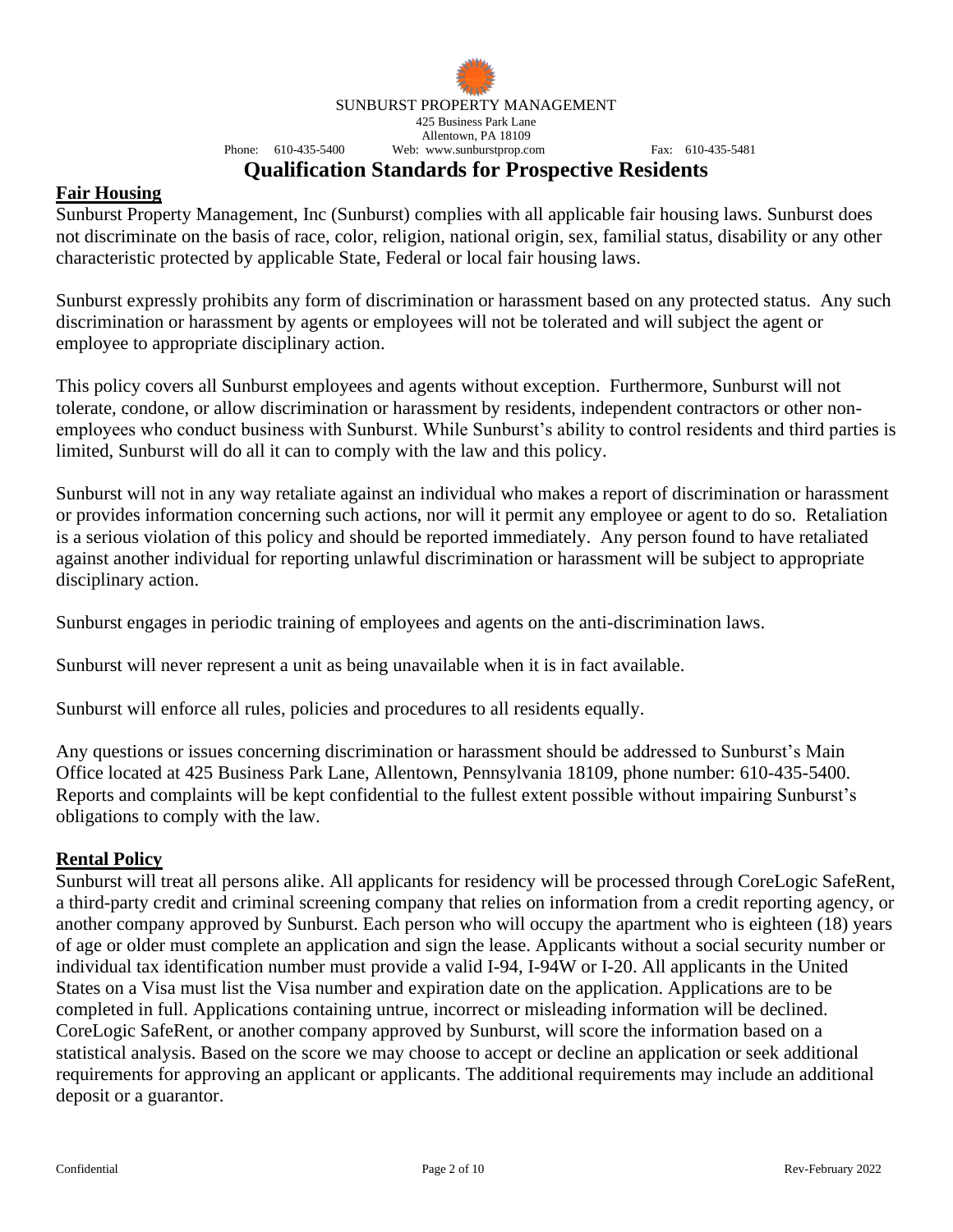

Sunburst's rental approval is based on a mathematical analysis of the applicant's information found in applicant's credit report, application, and previous rental history. Such information may include bill paying history, the number and type of accounts applicant has, collection actions, outstanding debt, income and the number of inquiries in applicant's consumer report and a criminal history background check which searches for convictions of relevant crimes, which include but may not be limited to crimes of a sexual nature, crimes against property or persons and crimes involving drug manufacturing and distribution. Sunburst reserves the right to consider any other relevant factor in determining an applicant's rental eligibility and/or to change its rental qualification criteria at any time. However, Sunburst will not consider any factor that has been deemed to, or could, result in a fair housing violation.

Sunburst will base our approval decisions on the applicant's objective qualifications to be a good resident.

Rental Criteria:

Sunburst uses a statistically validated scoring model to score each applicant on a scale from 200-800. The score is based upon an algorithm developed by CoreLogic that weights each applicants credit and rental history to rank order by risk.

We use the information on the application to check the following;

Property Specific factors such as current rent payments

Personal Financial performance such as;

Timeliness of payments

Debt load

Credit strength

Sources of Income

Employment Income- which must be verified by your current employer Other sources of income- which must be documented by Six (6) months of Official documentation must be submitted to support the following, and any other, sources of additional income you wish us to consider;

> Alimony and Court records Child support and Court records Dividends Interest Investment Account(s) Military Housing Allowance Retirement Income/Savings Trust Fund Income

Sunburst Property has set a minimum score that would be considered acceptable, based upon our criteria. All applicants scoring at or higher than that minimum score will be considered an accept, or accept with conditions, whereas any score falling below the threshold, would be considered a decline. In the event you believe any of the information provided to Sunburst by CoreLogic is incorrect, we invite you to reach out to CoreLogic directly to begin the dispute process. Should the dispute process result in information uncovered that may change the score, proper consideration will be given.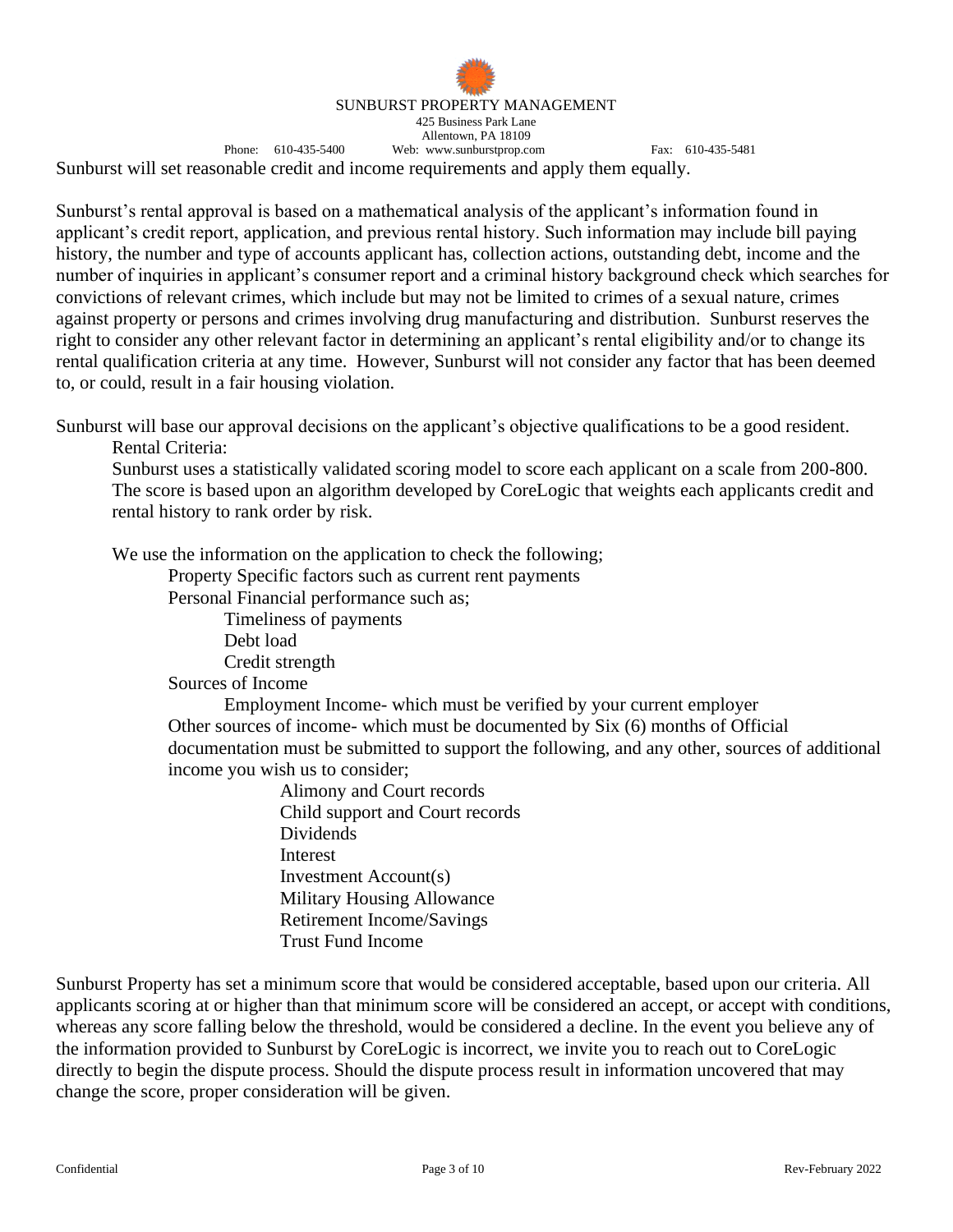

Criminal History;

Provided the applicant qualifies based on our income requirements, a criminal background check will be conducted for each applicant. The criminal search will be run for all addresses at which the applicant(s) has resided.

The applicant will be rejected if the background check reveals convictions for any of the following crimes that have occurred within the longest time period allowed by law prior to the application date.;

> Crimes against persons Assault related offenses Homicide related offenses Kidnapping related offenses Sex related offenses Crimes against property Arson related offenses Burglary related offenses Theft related offenses Offenses relating to property damage or destruction Crimes against society Drug manufacture or distribution related offenses

We reserve the right, without notice, to modify this list consistent with all fair housing and other laws.

# **Occupancy Guidelines**

Occupancy guidelines are governed by State, City and local ordinances. In absence of any more stringent requirements by the agencies or other law, our policy is that no more than two (2) occupants over the age of three (3) may reside per bedroom. Our rent is based on no more than two (2) persons per bedroom and the average use of our utilities per person such as water, server, trash and the amount of parking spaces available at the property.

All occupants over the age of eighteen (18) must complete an application, meet all rental criteria and be listed on the lease if they intend to reside in the apartment.

If two or more unrelated residents (roommates) request to reside together in the same apartment all their rental applications will be reviewed and evaluated together. Roommates, just like other multiple tenants, are jointly and severally (fully) responsible for the entire rental payment as well as abiding by all the terms of the lease. If one tenant leaves before the end of the lease both tenants are still financially and otherwise obligated in accordance to the terms of the lease.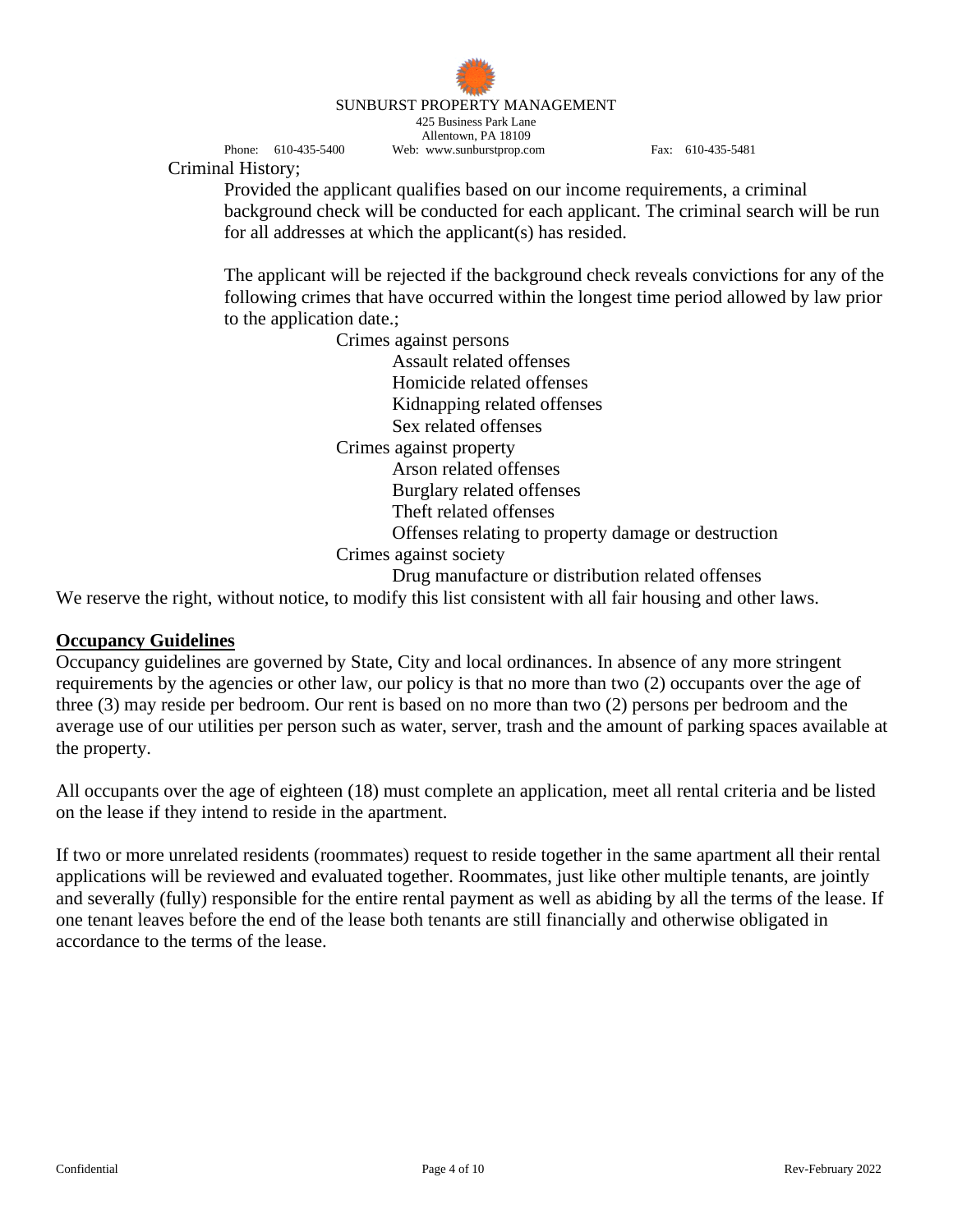

# **Reasonable Accommodations/Modifications**

Any resident or prospective resident requesting a reasonable accommodation or modification should contact our main office located at 425 Business Park Lane, Allentown, Pennsylvania 18109, phone number: 610-435-5400.

A reasonable accommodation is a change or modification to our policies which is necessary for a person with a disability to use and enjoy the apartment. A reasonable modification is a physical change to the premises that is necessary for a person with a disability to use and enjoy the apartment. In order for an accommodation or modification request to be granted, the tenant must be disabled, the requested accommodation or modification must be necessary, and there must be an identifiable relationship between the requested accommodation or modification and the individual's disability. To the greatest extent allowed by law, residents are responsible for the costs of requested modifications.

Unless a disability and/or the need for a requested accommodation or modification is obvious, we reserve the right to require written verification of the disability and/or the need for the requested accommodation or modification. Upon request, we will provide the resident or prospective resident the appropriate paperwork to be completed and returned to us. All requests will be reviewed promptly as soon as we have the necessary verification information.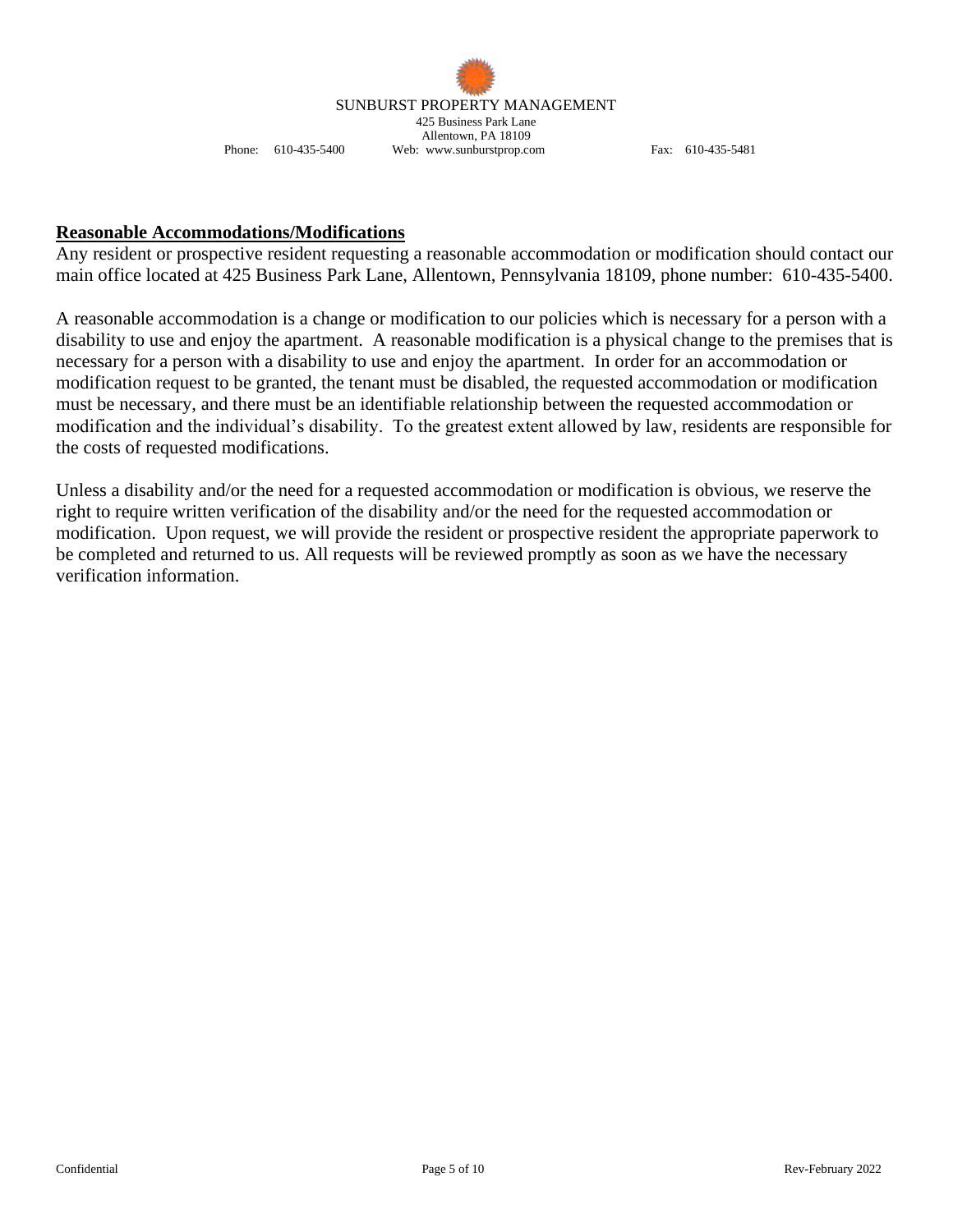

Phone: 610-435-5400 Web: www.sunburstprop.com Fax: 610-435-5481

# **RENTAL APPLICATION**

| Property                                                                                 |                                                                                                                                                                                                                                | Credit & Criminal Check \$60.00 ------FOR OFFICE USE ONLY----- |
|------------------------------------------------------------------------------------------|--------------------------------------------------------------------------------------------------------------------------------------------------------------------------------------------------------------------------------|----------------------------------------------------------------|
| Apt $#$<br><u> 1989 - Johann John Stein, mars ar breis an t-Amerikaansk ferskeider (</u> |                                                                                                                                                                                                                                |                                                                |
| No. of Bedrooms                                                                          |                                                                                                                                                                                                                                |                                                                |
|                                                                                          | Ck No:                                                                                                                                                                                                                         | Balance Due:                                                   |
| Utilities Incl.                                                                          | Lease Term and the state of the state of the state of the state of the state of the state of the state of the state of the state of the state of the state of the state of the state of the state of the state of the state of | Move In Date:                                                  |
| Monthly Rental                                                                           | Checks Payable To _________                                                                                                                                                                                                    |                                                                |
| Date of Application: ___________                                                         |                                                                                                                                                                                                                                |                                                                |
|                                                                                          | <b>NO CASH ACCEPTED</b>                                                                                                                                                                                                        |                                                                |

**Important:** *Incomplete applications will NOT be processed. Missing or inaccurate information is grounds for rejection of the application.*

#### **A. Personal and Rental Information:**

|         | $*SSN#$                                                                                                        | $*$ DOB                    |         |
|---------|----------------------------------------------------------------------------------------------------------------|----------------------------|---------|
| *Street | $*$ City                                                                                                       | *State                     | $*$ Zip |
|         |                                                                                                                | *Driver's License:         |         |
|         |                                                                                                                | Phone: <b>Example</b> 2014 |         |
|         | Amount of Rent: Same Common Common Contract of Reason For Leaving: Common Common Common Common Common Common C |                            |         |
| *Street | *City                                                                                                          | *State                     | $*Zip$  |
|         | *SSN#                                                                                                          | *DOB                       |         |

#### *\*PLEASE NOTE: Co-Applicants must complete their own rental application.*

| <b>B. Emergency Contact Information:</b> |                                                                                                                                                                                                        |       |        |        |                                                                                                                                                                                                                                |
|------------------------------------------|--------------------------------------------------------------------------------------------------------------------------------------------------------------------------------------------------------|-------|--------|--------|--------------------------------------------------------------------------------------------------------------------------------------------------------------------------------------------------------------------------------|
|                                          |                                                                                                                                                                                                        |       |        |        |                                                                                                                                                                                                                                |
|                                          | Emergency Contact Address:<br>Figures:<br>Street                                                                                                                                                       | *City | *State | $*Zip$ | How Long: ____________                                                                                                                                                                                                         |
|                                          |                                                                                                                                                                                                        |       |        |        |                                                                                                                                                                                                                                |
|                                          | <b>*Phone: *Phone: *Cell Phone: *Cell Phone: *Cell Phone: *Cell Phone: *Cell Phone: *Cell Phone: *Cell Phone: *Cell Phone: *Cell Phone: *Cell Phone: *Cell Phone: *Cell Phone: *Cell Phone: *Cell </b> |       |        |        | *Driver's License: National Account of the Second Second Second Second Second Second Second Second Second Second Second Second Second Second Second Second Second Second Second Second Second Second Second Second Second Seco |
| C. Miscellaneous:                        | Number of people occupying unit:                                                                                                                                                                       |       |        |        |                                                                                                                                                                                                                                |
|                                          |                                                                                                                                                                                                        |       |        |        |                                                                                                                                                                                                                                |
|                                          |                                                                                                                                                                                                        |       |        |        |                                                                                                                                                                                                                                |
|                                          |                                                                                                                                                                                                        |       |        |        | Date of Birth: National Contract of Birth:                                                                                                                                                                                     |
|                                          | <b>Pets:</b> $\Box$ Yes $\Box$ No Type: $\Box$                                                                                                                                                         |       |        |        | Number: ____________ Pet Fee: _____________                                                                                                                                                                                    |
|                                          | Automobile Info: Make: ______________________ Model: _____________________ Color: __________________ Year: _________License Plate #:                                                                   |       |        |        |                                                                                                                                                                                                                                |

I certify that all information given herein is true and complete. I authorize the investigation of all statements contained in the application as well as authorize the investigation of my **Credit, Rental, Personal and Criminal Histories by Sunburst Property Management, Inc.** I understand that any false, incorrect or negative information will result in the rejection of my application and/or the termination of my lease.

*Applicant's Signature: \_\_\_\_\_\_\_\_\_\_\_\_\_\_\_\_\_\_\_\_\_\_\_\_\_\_\_\_\_\_\_\_\_\_\_\_\_\_\_\_\_\_\_\_\_\_\_\_\_\_\_\_\_\_\_\_\_\_\_\_\_ Date: \_\_\_\_\_\_\_\_\_\_\_\_\_\_\_\_\_\_\_\_\_\_\_\_\_\_\_\_\_\_\_\_\_\_\_\_\_\_\_*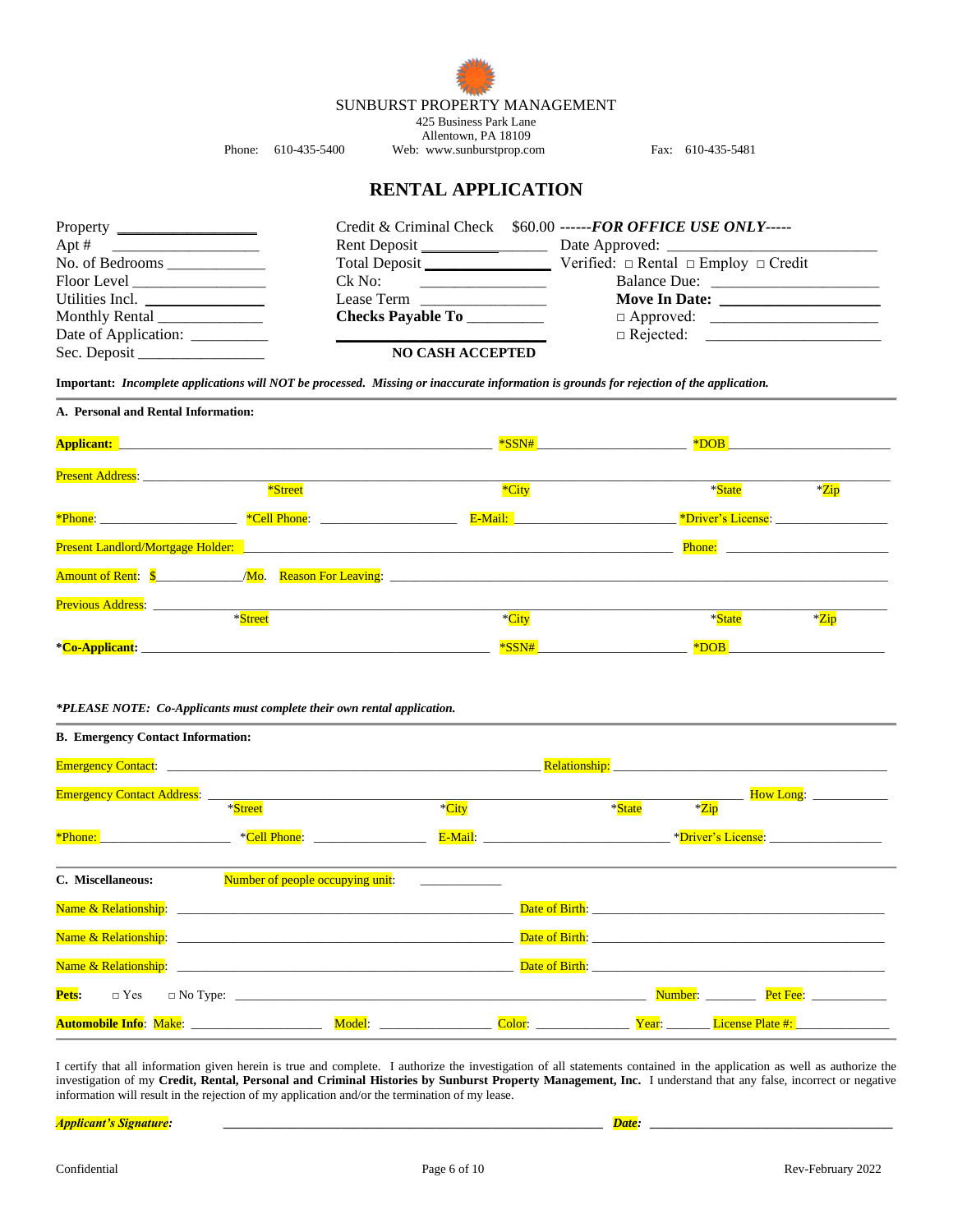

**Property#\_\_\_\_\_\_\_\_**

# **VERIFICATION OF EMPLOYMENT**

#### **Applicant: \_\_\_\_\_\_\_\_\_\_\_\_\_\_\_\_\_\_\_\_\_\_\_\_\_\_\_\_\_\_\_\_\_\_\_\_\_\_\_\_\_\_\_\_\_**

The above mentioned employee has applied for an apartment with us.

Part of our application procedure is to verify the applicant's employment and income.

| <b>Employment Status:</b>                                        | Full Time | Part Time       | Disability/SSI | Unemployed                 | Retired | Student                   |
|------------------------------------------------------------------|-----------|-----------------|----------------|----------------------------|---------|---------------------------|
|                                                                  |           |                 |                |                            |         |                           |
|                                                                  |           |                 |                |                            |         |                           |
| *Street                                                          |           |                 | *City          | *State                     | $*$ Zip |                           |
| Length of Employment: ____________                               |           |                 |                |                            |         |                           |
|                                                                  |           |                 |                | $\overline{\text{Phone:}}$ |         | $\overline{\text{Fax}}$ : |
| Gross Monthly Income (before taxes): \$                          |           |                 |                |                            |         |                           |
| Other Income (Assistance, Alimony, Child Support, Etc.) \$       |           |                 |                |                            |         |                           |
| How long has the employee been employed with your company?<br>1. |           |                 |                |                            |         |                           |
| 2.                                                               |           |                 |                |                            |         |                           |
| 3.<br>What is the employee's monthly, gross income?              |           |                 |                |                            |         |                           |
| <b>Authorized Signature</b>                                      |           | <b>Position</b> |                |                            |         | Date                      |

**Please fill out the following and fax it back to our office at 610-435-5481 as soon as possible.** Thank you for taking time out of your busy schedule to provide us with this much needed information. If you have any questions, please feel free to contact our office.

The rental applicants hereby authorize the landlord to investigate their suitability as potential tenants. The applicant give Sunburst Property Management permission to obtain information from his employment.

| <b>APPLICANT:</b>           |  |
|-----------------------------|--|
| <b>Applicant Name:</b>      |  |
| <b>Applicant Signature:</b> |  |
| Date:                       |  |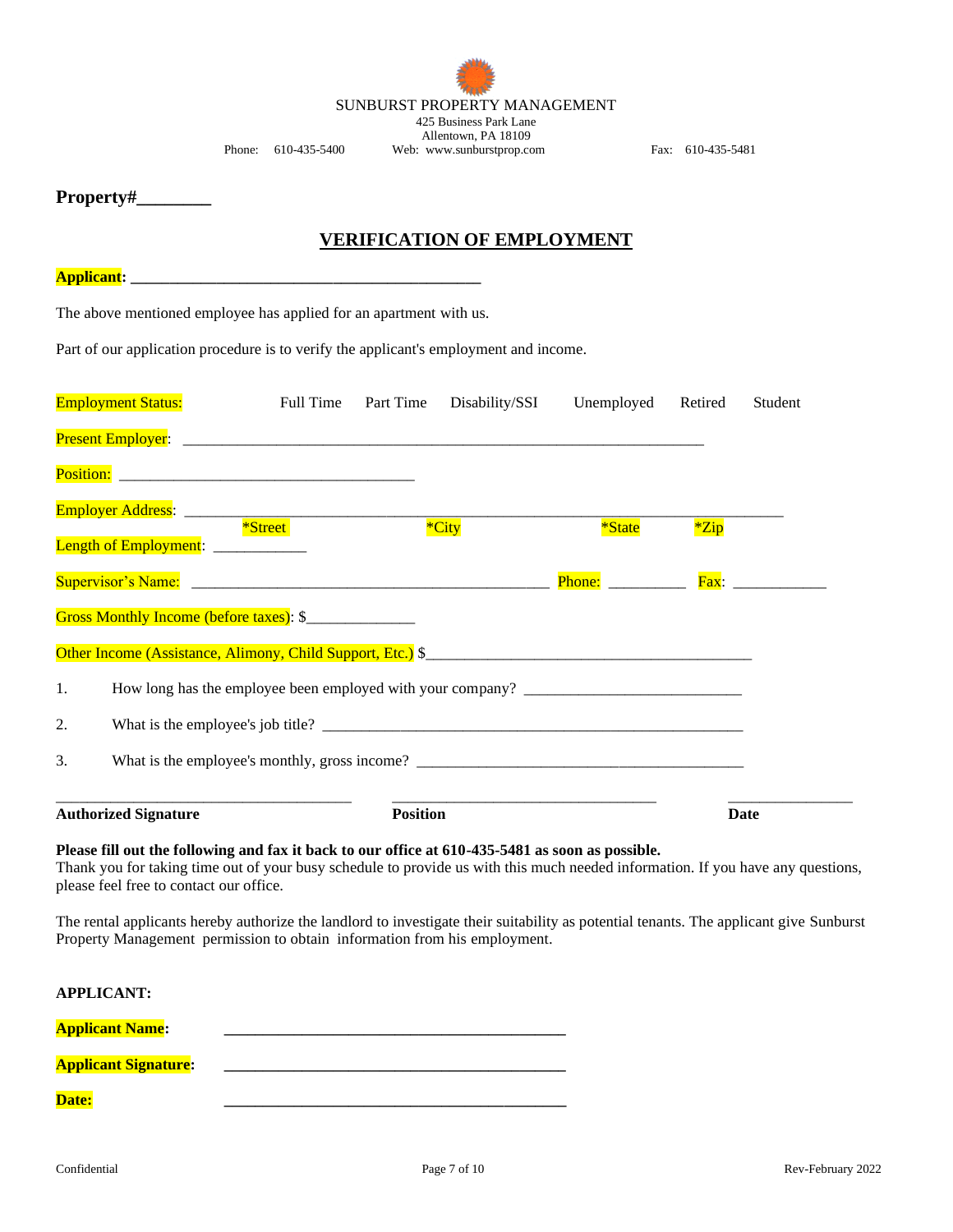

|    | <b>VERIFICATION OF RESIDENCY</b>                                                                                                                                              |            |                          |                 |        |                                      |          |
|----|-------------------------------------------------------------------------------------------------------------------------------------------------------------------------------|------------|--------------------------|-----------------|--------|--------------------------------------|----------|
|    |                                                                                                                                                                               |            |                          |                 |        |                                      |          |
|    | The above mentioned person(s) has/have applied for an apartment with us.<br>Part of our application procedure is to verify the applicant's previous residency.                |            |                          |                 |        |                                      |          |
|    |                                                                                                                                                                               |            |                          |                 |        |                                      |          |
|    |                                                                                                                                                                               |            | City                     |                 |        | State                                | Zip Code |
|    | Landlord's Phone #:                                                                                                                                                           |            |                          |                 |        |                                      |          |
| 1. | How long has the applicant resided there?                                                                                                                                     |            |                          |                 |        |                                      |          |
| 2. | Has the resident ever had any late payments?                                                                                                                                  |            | $Yes \Box No \Box$       |                 |        | If yes, please answer the following: |          |
|    | How many of these late payments have been during the past year? _______________<br>a.<br>Have you ever had to file for judgment to collect rent?<br>b.<br>If yes, when?<br>1. |            |                          |                 |        | Yes $\Box$<br><b>No</b><br>$\Box$    |          |
|    | Have you ever had to file for possession of the apartment? Yes $\Box$ No $\Box$<br>C <sub>1</sub><br>If yes, when?<br>1.                                                      |            |                          |                 |        |                                      |          |
| 3. | Were there any damages to the apartment?                                                                                                                                      |            | $Yes \square No \square$ |                 |        |                                      |          |
| 4. | Have you had any other problems with this applicant? Yes $\Box$ No                                                                                                            |            |                          |                 | $\Box$ |                                      |          |
| 5. | Would you re-rent to this applicant?                                                                                                                                          | <b>Yes</b> | $\Box$                   | No <sub>1</sub> |        |                                      |          |
|    |                                                                                                                                                                               |            |                          |                 |        |                                      |          |
|    |                                                                                                                                                                               |            |                          |                 |        |                                      |          |
|    | <b>Position</b><br><b>Signature</b>                                                                                                                                           |            |                          |                 |        | Date                                 |          |

Thank you for taking time out of your busy schedule to provide us with this much needed information. If you have any questions, please feel free to contact our office.

The rental applicants hereby authorize the landlord to investigate their suitability as potential tenants. The applicant give Sunburst Property Management permission to obtain information from his current landlord.

### **APPLICANT:**

# **Applicant Name: \_\_\_\_\_\_\_\_\_\_\_\_\_\_\_\_\_\_\_\_\_\_\_\_\_\_\_\_\_\_\_\_\_\_\_\_\_\_\_\_\_\_\_\_**

# **Applicant Signature: \_\_\_\_\_\_\_\_\_\_\_\_\_\_\_\_\_\_\_\_\_\_\_\_\_\_\_\_\_\_\_\_\_\_\_\_\_\_\_\_\_\_\_\_ Date: \_\_\_\_\_\_\_\_\_\_\_\_\_\_\_\_\_**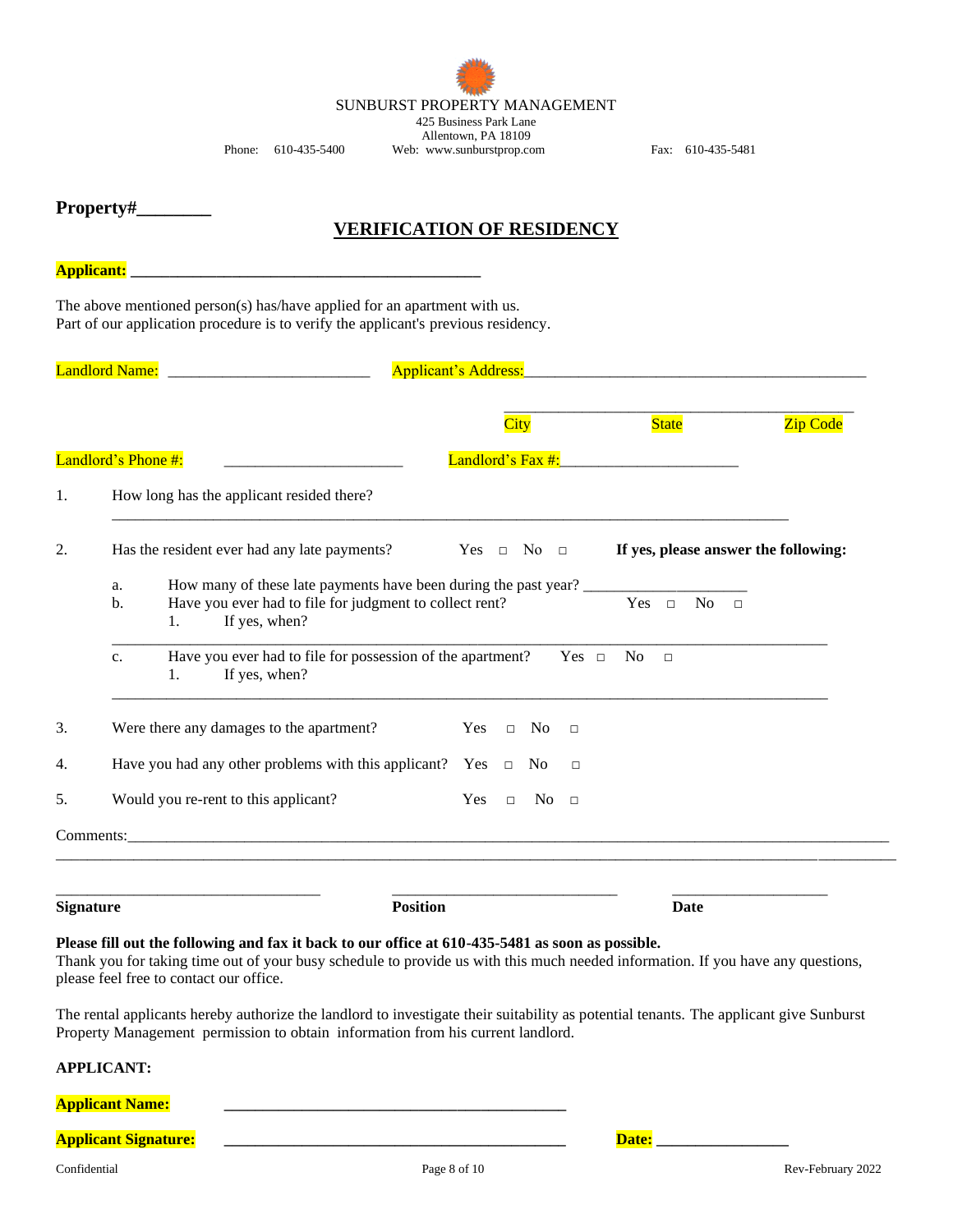

Phone: 610-435-5400 Web: www.sunburstprop.com Fax: 610-435-5481

The rental applicants hereby authorize the landlord to investigate their suitability as potential tenants.

Such investigation may include the questioning of current/former landlords, employers including salary disclosure, neighbors or other individuals able to assess the applicants' tenant-worthiness.

The landlord is hereby given the right to examine the applicants' rental histories (including any current/prior eviction proceedings), credit records, criminal histories, and any other information deemed necessary by the landlord.

The applicants' understand that any negative information found may result in the rejection of their rental application by landlord.

Applicant must notify Management of any changes in information supplied (dependents, residence, cars, employment, etc.)

Applicant agrees that Owner/Management is not responsible for an inability to furnish any apartment on the specific date where construction delays, repairs or the removal of a previous resident prevents the Owner/Management from obtaining occupancy of such apartment.

#### **NOTE**:

1. **Application Fee:** An Application Fee of \$125.00 must accompany this application. **NO CASH ACCEPTED**

Sixty Dollars (\$60.00) of the Application Fee is allocable to the credit and court judgment which takes approximately one week and **IS NON-REFUNDABLE.**

If Management rejects your Application, it will refund Sixty-Five Dollars (\$65.00) of the Application Fee (within 30 days if Application Fee is paid by check). If Management accepts your Application, it will apply Sixty-Five Dollars (\$65.00) of the Application Fee to the security deposit.

- 2. **Cancellation:** You have seventy-two (72) hours from the time we notify you of your acceptance to cancel your Application and receive a refund of Sixty-Five Dollars (\$65.00) of the Application Fee as noted above. If you cancel your Application more than seventy-two (72) hours after we have notified you of being accepted, your Application Fee becomes non-refundable and you agree to pay us a **CANCELLATION FEE OF FIVE-HUNDRED DOLLARS (\$500.00) payable immediately.** (Management will apply any deposits you have paid to the cancellation fee.)
- 3. **Rent:** If your Application is accepted and you execute a lease, rent is due on the first day of each month. If you move into the apartment on a date other than the first of the month, the monthly rent will be prorated and you must pay the prorated rent by money order, certified check or cashier's check when you take possession. **CASH WILL NOT BE ACCEPTED.**
- 4. **Late Charges:** I agree to pay a Twenty Five Dollar (\$25.00) late charge if I do not pay the monthly rent within five (5) days of the first of the month, and an additional late charge of Forty Dollars (\$40.00) if I do not pay the monthly rent within fifteen (15) days of the first of the month. If you fail to pay your monthly rent within fifteen (15) days of the month, or fail to perform any other term, covenant, or condition of the lease, you will be in default of the lease and subject to **EVICTION.**
- 5. **Security Deposit:** The amount of the security deposit is equal to one month's rent and is shown on the face of this Application.
- 6. **Key Deposit**:I agree to pay Management a Twenty Dollar (\$20.00) fee for keys when I take possession. You will receive a refund of the key deposit at the end of the lease term provided you promptly return the keys.

I certify that I have read this Application, understand the contents, agree to all of the terms, and have answered all of the questions to the best of my ability. I understand that this application will become part of any lease I enter into with Management. **Sunburst Property Management is an agent of the Owner/Landlord pursuant to a property management agreement.** 

| Signature | <b>Print Name Example 1</b> | <b>Date</b>                                                                                                                                                                                                                    |  |
|-----------|-----------------------------|--------------------------------------------------------------------------------------------------------------------------------------------------------------------------------------------------------------------------------|--|
|           |                             |                                                                                                                                                                                                                                |  |
|           |                             | day of the contract of the contract of the contract of the contract of the contract of the contract of the contract of the contract of the contract of the contract of the contract of the contract of the contract of the con |  |
|           |                             |                                                                                                                                                                                                                                |  |